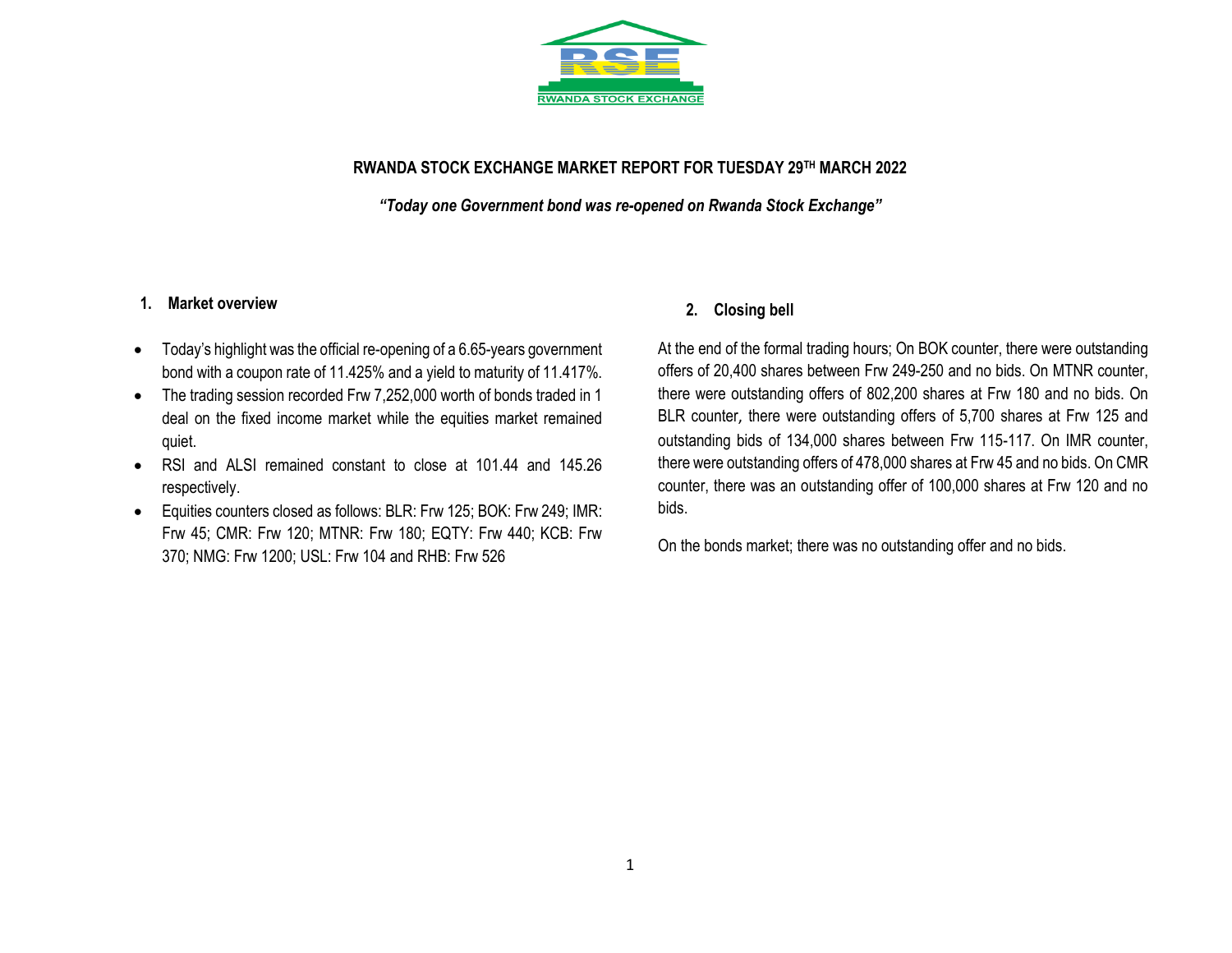## **3. Equities Market on 29/03/2022**

| <b>ISIN-CODE</b>    | <b>Stock</b> |       | Past 12<br>months | Today's<br>session |      | <b>Closing</b> | Prev. | Change | <b>Volume</b> | <b>Value</b> |
|---------------------|--------------|-------|-------------------|--------------------|------|----------------|-------|--------|---------------|--------------|
|                     |              |       | <b>High - Low</b> | <b>High</b>        | Low  |                |       |        |               |              |
| RW000A1JCYA5        | <b>BOK</b>   | 250   | 221               | 0.00               | 0.00 | 249            | 249   | 0.00   | 0.00          | 0.00         |
| RW000A1H63N6        | <b>BLR</b>   | 126   | 100               | 0.00               | 0.00 | 125            | 125   | 0.00   | 0.00          | 0.00         |
| KE0000000380        | <b>NMG</b>   | 1,200 | 1,200             | 0.00               | 0.00 | 1,200          | 1,200 | 0.00   | 0.00          | 0.00         |
| KE0000000315        | <b>KCB</b>   | 370   | 370               | 0.00               | 0.00 | 370            | 370   | 0.00   | 0.00          | 0.00         |
| KE0000000489        | <b>USL</b>   | 104   | 104               | 0.00               | 0.00 | 104            | 104   | 0.00   | 0.00          | 0.00         |
| KE0000000554        | <b>EQTY</b>  | 440   | 440               | 0.00               | 0.00 | 440            | 440   | 0.00   | 0.00          | 0.00         |
| <b>RW000A2DN989</b> | <b>IMR</b>   | 46    | 43                | 0.00               | 0.00 | 45             | 45    | 0.00   | 0.00          | 0.00         |
| ZAE000244737        | <b>RHB</b>   | 526   | 526               | 0.00               | 0.00 | 526            | 526   | 0.00   | 0.00          | 0.00         |
| RW000A2QAPH5        | <b>CMR</b>   | 120   | 120               | 0.00               | 0.00 | 120            | 120   | 0.00   | 0.00          | 0.00         |
| RW000A3CNNB4        | <b>MTNR</b>  | 269   | 175               | 0.00               | 0.00 | 180            | 180   | 0.00   | 0.00          | 0.00         |

| <b>Market Status</b> |          |  |  |  |  |  |  |  |  |
|----------------------|----------|--|--|--|--|--|--|--|--|
| 08h50-08h59          | Pre-Open |  |  |  |  |  |  |  |  |
| 09h00-12h00          | Open     |  |  |  |  |  |  |  |  |
| 12h00-08h50          | Close    |  |  |  |  |  |  |  |  |

| <b>INDICES</b>         | <b>Previous</b> | <b>Today</b> | <b>Points</b> | Change % | Exchange rate against Frw as at 29/03/2022 |             |            |          |  |  |
|------------------------|-----------------|--------------|---------------|----------|--------------------------------------------|-------------|------------|----------|--|--|
| <b>RSI</b>             | 101.44          | 101.44       | 0.00          | 0.00     | Currency                                   | <b>Sell</b> | <b>Buy</b> | Average  |  |  |
| <b>ALSI</b>            | 145.26          | 145.26       | 0.00          | 0.00     | <b>USD</b>                                 | 0.028.30    | 1,008.14   | 1,018.22 |  |  |
|                        |                 |              |               |          | <b>KES</b>                                 | 8.95        | 8.78       | 8.86     |  |  |
| <b>OTHER TRADING</b>   |                 |              |               |          | <b>UGS</b>                                 | 0.28        | 0.28       | 0.28     |  |  |
| <b>STAT</b>            |                 |              |               |          | <b>BIF</b>                                 | 0.50        | 0.49       | 0.49     |  |  |
|                        |                 |              |               |          | <b>TZS</b>                                 | 0.44        | 0.43       | 0.43     |  |  |
| <b>Shares traded</b>   | 6,800           | 0.00         | (6,800)       | (100)    | <b>ZAR</b>                                 | 70.06       | 68.69      | 69.38    |  |  |
| <b>Equity Turnover</b> | 306,000         | 0.00         | (306,000)     | (100)    | <b>Market Capitalization (Frw)</b>         |             |            |          |  |  |
| <b>Number of deals</b> | 1.00            | 0.00         | (1.00)        | (100)    | 3,703,729,650,594                          |             |            |          |  |  |
|                        |                 |              |               |          |                                            |             |            |          |  |  |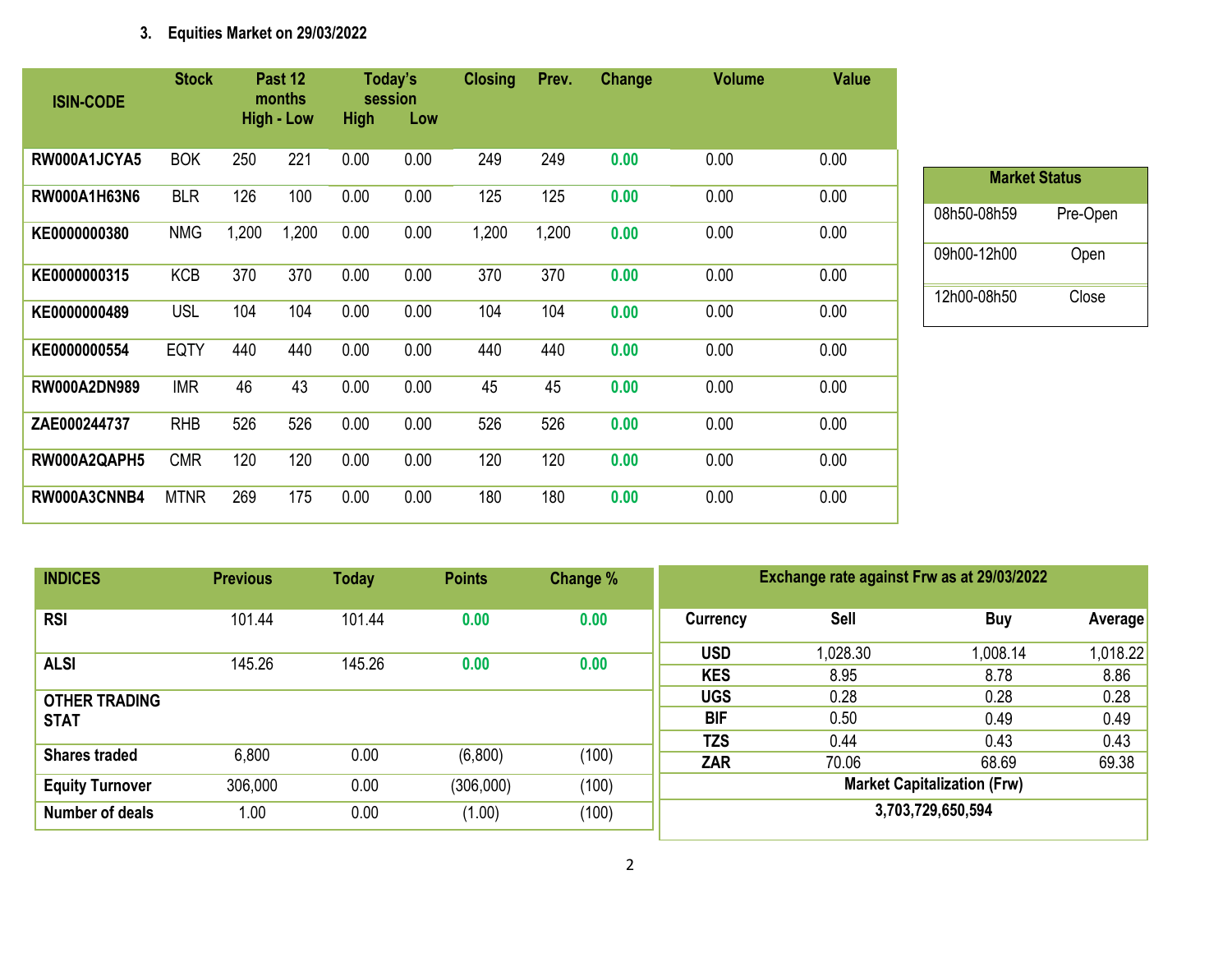

## **5. Bond market on 29/03/2022**

## **A. Government bonds**

| <b>ISIN-CODE</b>    | <b>Status</b> | <b>Security</b> | <b>Maturity</b> | <b>Coupon rate</b> | Close.       | Prev.        | <b>Bids</b> | <b>Offers</b> | <b>Bond traded</b> |
|---------------------|---------------|-----------------|-----------------|--------------------|--------------|--------------|-------------|---------------|--------------------|
|                     |               |                 |                 |                    | <b>Price</b> | <b>Price</b> |             |               |                    |
| <b>RW000A1Z2RJ7</b> |               | FXD2/2015/10yrs | 25/05/2025      | 12.925%            | 103.5        | 103.5        | 0.00        | 0.00          | 0.00               |
| RW000A182K48        |               | FXD2/2016/15Yrs | 09/05/2031      | 13.5%              | 103.5        | 103.5        | 0.00        | 0.00          | 0.00               |
| RW000A19JG53        |               | FXD2/2017/7Yrs  | 17/05/2024      | 12.675%            | 103          | 103          | 0.00        | 0.00          | 0.00               |
| <b>RW000A19NL84</b> |               | FXD3/2017/5Yrs  | 19/08/2022      | 12.200%            | 106          | 106          | 0.00        | 0.00          | 0.00               |
| RW000A19S1Q4        | Re-opened     | FXD4/2017/7Yrs  | 15/11/2024      | 12.40%             | 102.5        | 102.5        | 0.00        | 0.00          | 0.00               |
| RW000A19W8Z4        |               | FXD1/2018/5Yrs  | 17/02/2023      | 11.80%             | 109.2        | 109.2        | 0.00        | 0.00          | 0.00               |
| <b>RW000A19HS6</b>  | Re-opened     | FXD2/2018/10Yrs | 12/05/2028      | 12.50%             | 103.5        | 103.5        | 0.00        | 0.00          | 0.00               |
| RW000A194997        | Re-opened     | FXD3/2018/15Yrs | 05/08/2033      | 12.9%              | 105.3        | 105.3        | 0.00        | 0.00          | 0.00               |
| RW000A2RYEG9        | Re-opened     | FXD1/2019/7Yrs  | 13/02/2026      | 11.850%            | 104          | 104          | 0.00        | 0.00          | 0.00               |
| RW000A2R26W1        | Re-opened     | FXD2/2019/5Yrs  | 17/05/2024      | 11.300%            | 102.5        | 102.5        | 0.00        | 0.00          | 0.00               |
| RW000A2R64M3        | Re-opened     | FXD3/2019/20Yrs | 29/07/2039      | 13.250%            | 105.01       | 105.01       | 0.00        | 0.00          | 0.00               |
| <b>RW000A2SA2Y9</b> | Re-opened     | FXD4/2019/3Yrs  | 18/11/2022      | 10.950%            | 102          | 102          | 0.00        | 0.00          | 0.00               |
| <b>RW000A2SA2Z6</b> | Re-opened     | FXD5/2019/7Yrs  | 13/11/2026      | 11.550%            | 105.371      | 105.371      | 0.00        | 0.00          | 0.00               |
| <b>RW000A2SB2X0</b> |               | FXD1/2020/3Yrs  | 20/01/2023      | 10.800%            | 103          | 103          | 0.00        | 0.00          | 0.00               |
| <b>RW000A28UBB2</b> | Re-opened     | FXD2/2020/15Yrs | 02/02/2035      | 12.550%            | 102.5        | 102.5        | 0.00        | 0.00          | 0.00               |
| <b>RW000A28VKN6</b> |               | FXD3/2020/3Yrs  | 24/03/2023      | 10.650%            | 100.04       | 100.04       | 0.00        | 0.00          | 0.00               |